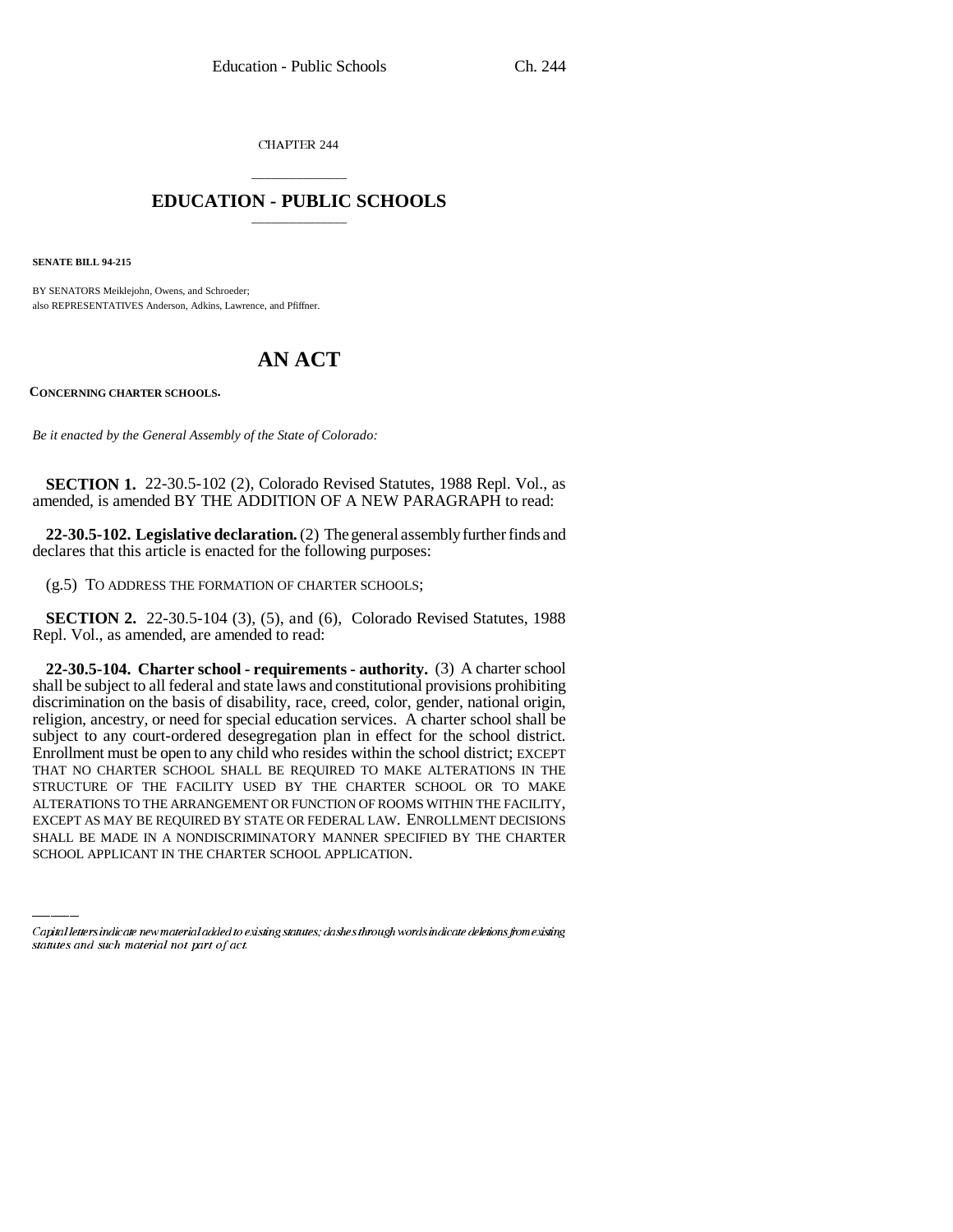(5) Except as otherwise provided in sections 22-32-115 SECTIONS 22-20-109, 22-32-115, and 22-53-104, a charter school shall not charge tuition.

(6) Pursuant to contract, a charter school may operate free from specified school district policies and state regulations. Upon request of the charter applicant, the state board and the local board of education shall provide summaries of such regulations and policies to use in preparing a charter school application. The department of education shall prepare the summary of state regulations within existing appropriations. ANY WAIVER OF STATE REGULATIONS MADE PURSUANT TO THIS SUBSECTION (6) SHALL BE FOR THE TERM OF THE CHARTER FOR WHICH THE WAIVER IS MADE; EXCEPT THAT SUCH WAIVER SHALL BE SUBJECT TO REVIEW EVERY TWO YEARS AND MAY BE REVOKED IF SUCH WAIVER IS DEEMED NO LONGER NECESSARY BY THE STATE BOARD.

**SECTION 3.** 22-30.5-106 (1), Colorado Revised Statutes, 1988 Repl. Vol., as amended, is amended BY THE ADDITION OF A NEW PARAGRAPH to read:

**22-30.5-106. Charter application - contents.** (1) The charter school application shall be a proposed agreement and shall include:

(l) A DESCRIPTION OF THE CHARTER SCHOOL'S ENROLLMENT POLICY, CONSISTENT WITH THE REQUIREMENTS OF SECTION 22-30.5-104 (3), AND THE CRITERIA FOR ENROLLMENT DECISIONS.

**SECTION 4.** 22-30.5-112 (1) and (3), Colorado Revised Statutes, 1988 Repl. Vol., as amended, are amended to read:

**22-30.5-112. Charter schools - financing - guidelines.** (1) For purposes of the "Public School Finance Act of 1988", article 53 "PUBLIC SCHOOL FINANCE ACT OF 1994", ARTICLE 54 of this title, pupils enrolled in a charter school shall be included in the pupil enrollment of the district within which the pupil resides CHARTER SCHOOL IS LOCATED. The school district of residence IN WHICH THE CHARTER SCHOOL IS LOCATED shall report to the department of education the number of pupils included in the school district of residence's DISTRICT'S pupil enrollment that are actually enrolled in each charter school.

(3) (a) Notwithstanding subsection (2) of this section, the proportionate share of state and federal resources generated by students with disabilities or staff serving them shall be directed to charter schools enrolling such students by their school districts or administrative units. The proportionate share of moneys generated under other federal or state categorical aid programs shall be directed to charter schools serving students eligible for such aid.

(b) IF A STUDENT WITH A DISABILITY ATTENDS A CHARTER SCHOOL, THE SCHOOL DISTRICT OF RESIDENCE SHALL BE RESPONSIBLE FOR PAYING ANY TUITION CHARGE FOR THE EXCESS COSTS INCURRED IN EDUCATING THE CHILD IN ACCORDANCE WITH THE PROVISIONS OF SECTION 22-20-109 (4).

**SECTION 5.** 22-2-117 (2), Colorado Revised Statutes, 1988 Repl. Vol., as amended, is amended to read: